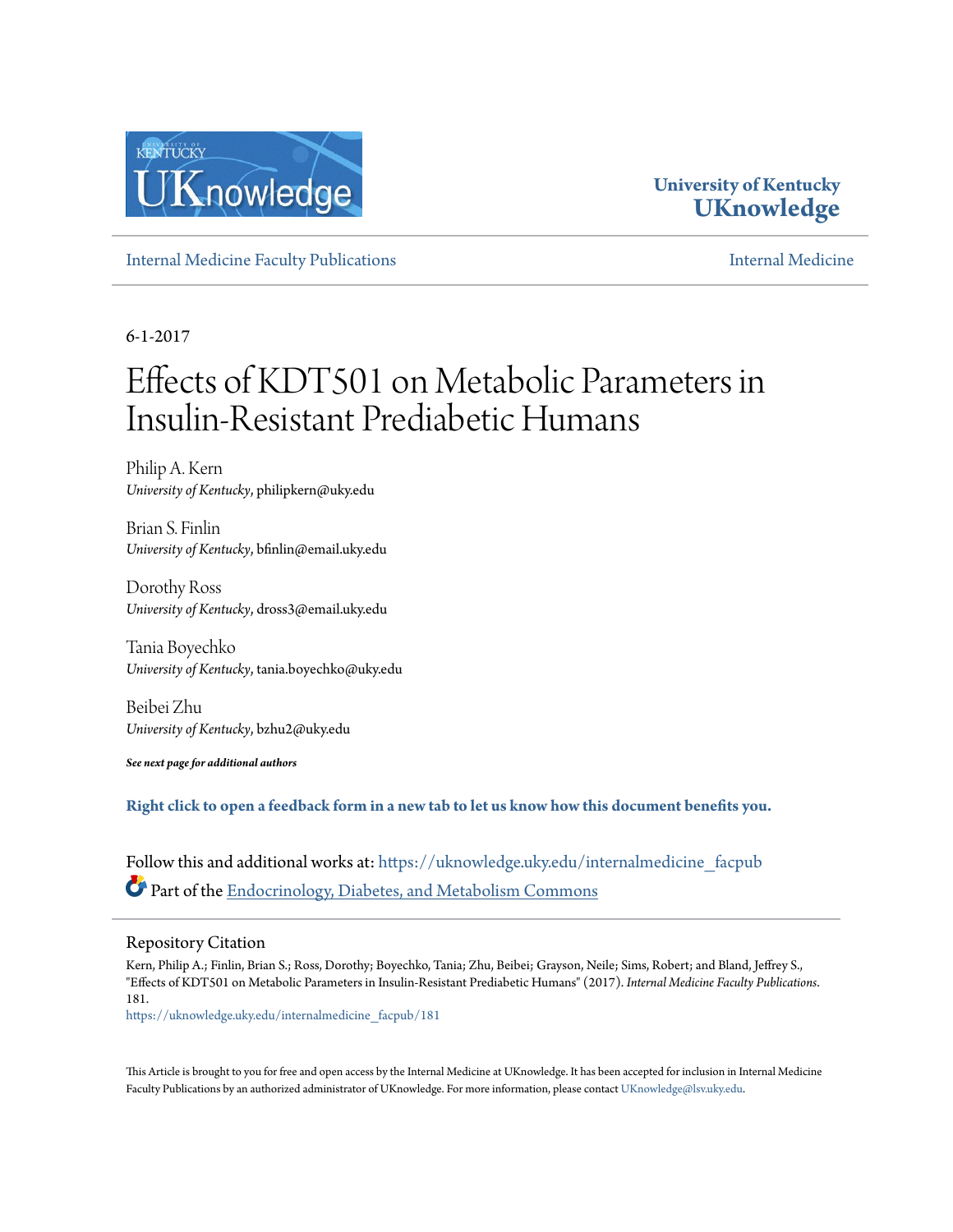## **Authors**

Philip A. Kern, Brian S. Finlin, Dorothy Ross, Tania Boyechko, Beibei Zhu, Neile Grayson, Robert Sims, and Jeffrey S. Bland

## **Effects of KDT501 on Metabolic Parameters in Insulin-Resistant Prediabetic Humans**

## **Notes/Citation Information**

Published in *Journal of the Endocrine Society*, v. 1, issue 6, p. 650-659.

Copyright © 2017 Endocrine Society

This article has been published under the terms of the Creative Commons Attribution Non- Commercial, No-Derivatives License (CC BY-NC-ND; [https://creativecommons.org/licenses/by-ncnd/ 4.0/](https://creativecommons.org/licenses/by-nc-nd/4.0/)).

**Digital Object Identifier (DOI)**

https://doi.org/10.1210/js.2017-00202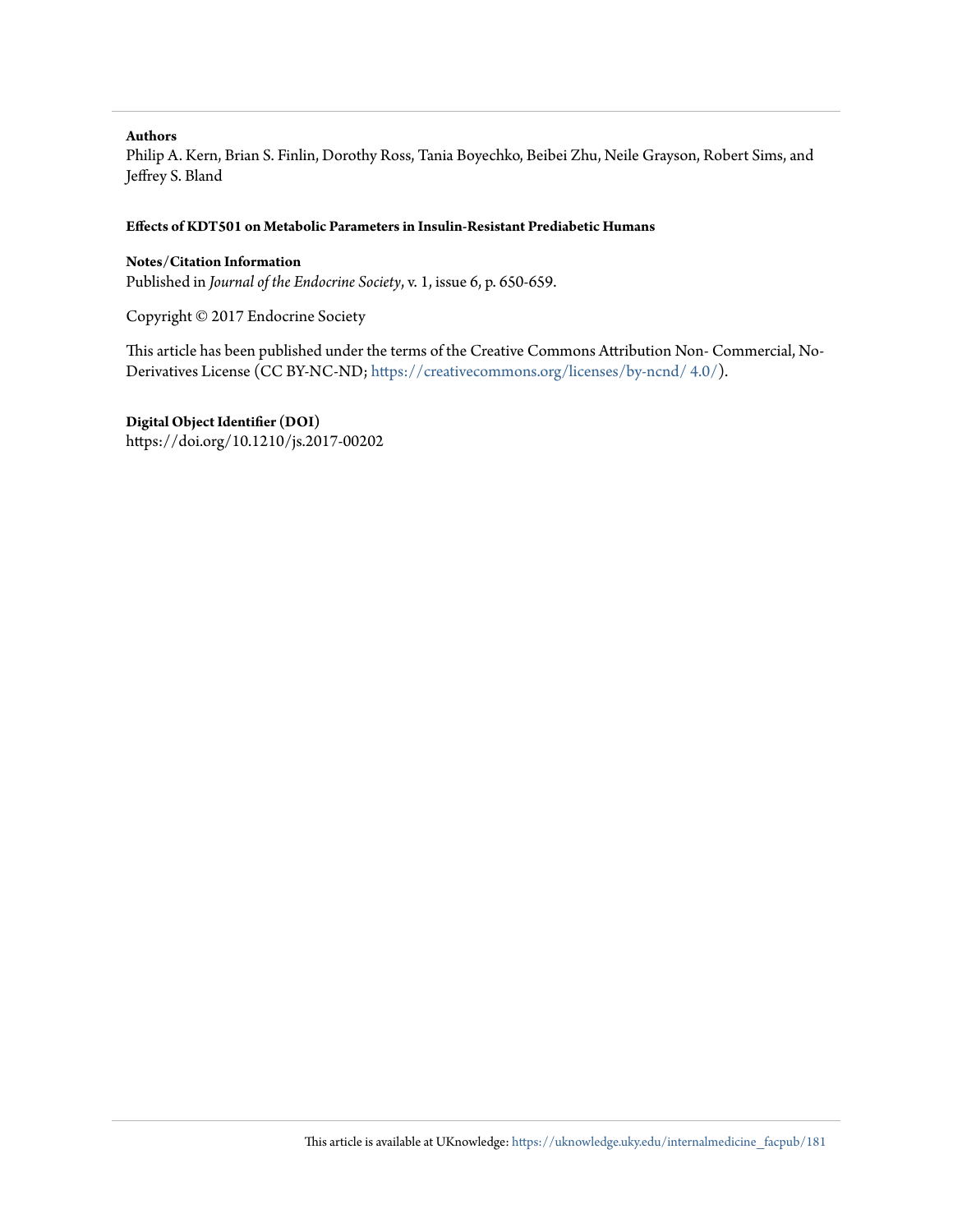## Effects of KDT501 on Metabolic Parameters in Insulin-Resistant Prediabetic Humans

Philip A. Kern,<sup>1</sup> Brian S. Finlin,<sup>1</sup> Dorothy Ross,<sup>2</sup> Tania Boyechko,<sup>2</sup> Beibei Zhu,<sup>1</sup> Neile Grayson,<sup>3</sup> Robert Sims,<sup>3</sup> and Jeffrey S. Bland<sup>3</sup>

<sup>1</sup>Department of Medicine, Division of Endocrinology, and the Barnstable Brown Diabetes and Obesity Center, Lexington, Kentucky 40536; <sup>2</sup>Center for Clinical and Translational Sciences, University of Kentucky, Lexington, Kentucky 40536; and <sup>3</sup>KinDex Pharmaceuticals, Seattle, Washington 98104

Context: KDT501 is an isohumulone drug that has demonstrated beneficial effects on metabolic parameters in mice.

Objective: This study was intended to examine potential improvements in metabolism in humans.

Design and Setting: Changes in carbohydrate and lipid metabolism, along with inflammatory markers, were evaluated in prediabetic humans in a clinical research center.

Participants: Nine obese patients participated. All had prediabetes or normal glucose tolerance plus three features of metabolic syndrome.

Intervention: All participants were treated with escalating doses of KDT501 to a maximum dose of 1000 mg every 12 hours for a total of 28 days.

Outcome Measures: Changes in carbohydrate metabolism were measured with oral glucose tolerance, homeostatic model of insulin resistance, and euglycemic clamp; changes in plasma lipids and response to a lipid tolerance test; and changes in plasma inflammatory markers.

Results: The drug was well tolerated. After KDT501 treatment, plasma triglycerides were reduced at 4 hours during a lipid tolerance test. Furthermore, plasma adiponectin and high-molecular-weight adiponectin increased significantly, and plasma tumor necrosis factor- $\alpha$  decreased significantly. There were no significant changes in oral glucose tolerance test results or insulin sensitivity measures.

Conclusions: Despite the small sample size and the short duration of therapy, KDT501 administration reduced measures of systemic inflammation and improved postmeal plasma triglyceride levels, which may be beneficial in participants with insulin resistance or metabolic syndrome.

Copyright © 2017 Endocrine Society

This article has been published under the terms of the Creative Commons Attribution Non-Commercial, No-Derivatives License (CC BY-NC-ND; [https://creativecommons.org/licenses/by-nc](https://creativecommons.org/licenses/by-nc-nd/4.0/) $nd/4.0$ .

Freeform/Key Words: KDT501, insulin resistance, obesity, adiponectin

Obesity is associated with insulin resistance and chronic inflammation [[1](#page-10-0), [2\]](#page-10-0), often culminating in the development of type 2 diabetes mellitus (T2DM). With expansion of fat mass and increasing adipocyte volume, considerable tissue remodeling is required, and the adipose tissue from obese, insulin-resistant rodents and humans is characterized by an increase in adipose inflammation [\[3](#page-10-0)–[6\]](#page-10-0). One prevailing hypothesis suggests that adipocyte enlargement results in failed microvasculature expansion, with subsequent hypoxia, adipocyte necrosis,

Abbreviations: AUC<sub>0-12</sub>, area under the curve at 0 to 12 hours; BMI, body mass index; FDA, US Food and Drug Administration; IFG, impaired fasting glucose; IGT, impaired glucose tolerance; LPS, lipopolysaccharide; OGTT, oral glucose tolerance test; T2DM, type 2 diabetes mellitus; TNF- $\alpha$ , tumor necrosis factor- $\alpha$ .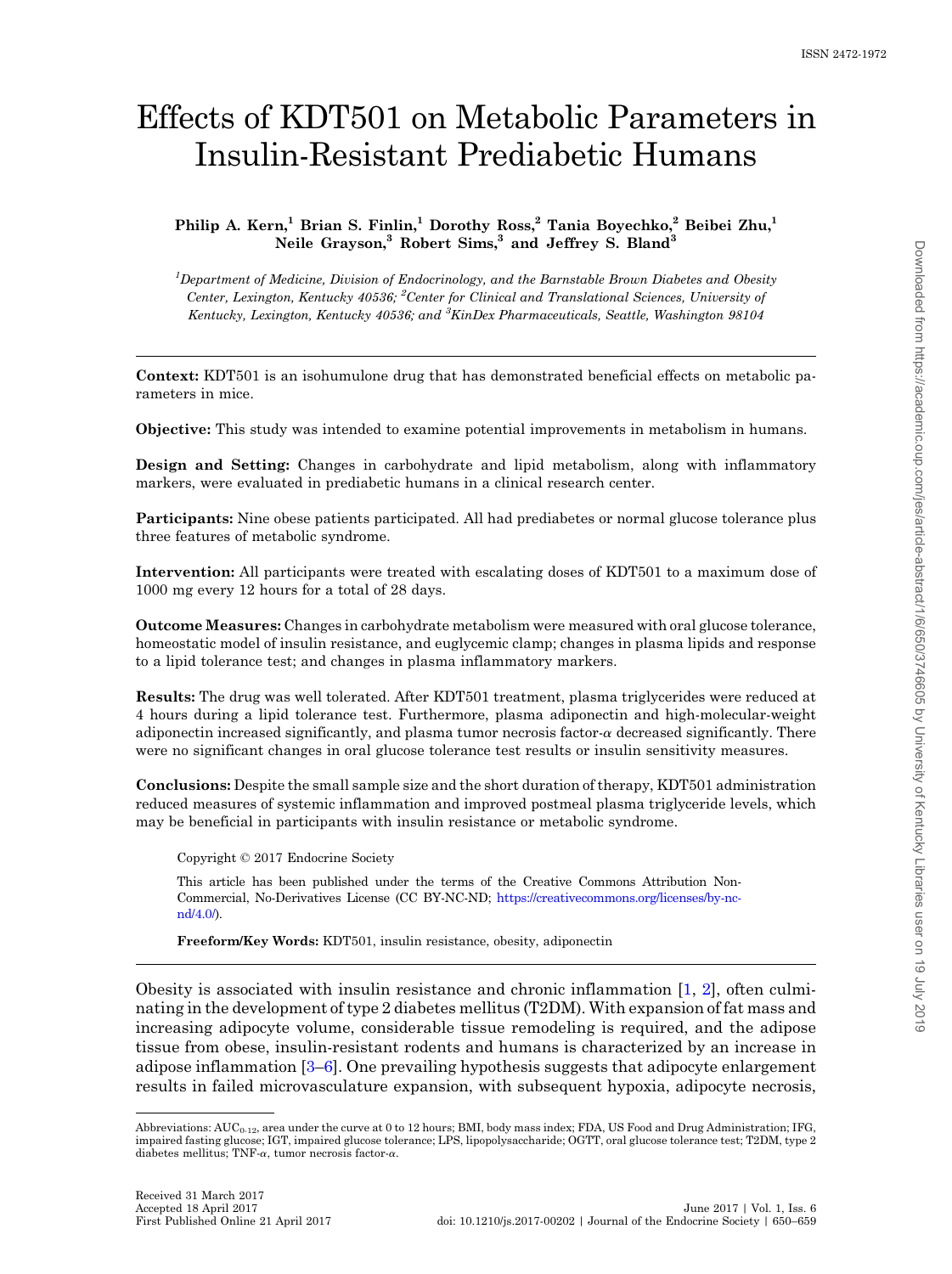infiltration of inflammatory cells, and macrophages forming crown-like structures surrounding the necrotic adipocyte, followed by a cycle of inflammatory changes, altered adipokine secretion, and changes in the extracellular matrix  $[7-9]$  $[7-9]$  $[7-9]$  $[7-9]$  $[7-9]$ .

This study was designed to examine the possible efficacy and mechanism of action of KDT501 in insulin-resistant participants. KDT501 is the potassium salt of the n-(isobutyl) congener of a tetrahydro iso- $\alpha$  acid, also known as an isohumulone. In previous animal studies, a mixture of compounds derived from hops demonstrated anti-inflammatory activity and reductions in blood glucose [[10,](#page-10-0) [11](#page-10-0)], along with a reduction in weight and plasma lipopolysaccharide (LPS) and an increase in thermogenesis [[12,](#page-10-0) [13](#page-10-0)]. KDT501 was subsequently isolated from a hops mix and was determined to reduce inflammation, blood glucose, and triglycerides in rodents [[14\]](#page-10-0).

Together, these properties of KDT501 suggested complex but potentially favorable effects on multiple features of the insulin resistance/metabolic syndrome. This study therefore presents phase 1 data with KDT501 and then examines the effects of 4 weeks of treatment with escalating doses of KDT501 in insulin-resistant humans, with measurements of inflammatory and metabolic features, along with glucose and lipid metabolism. A secondary aim was the assessment of the safety and pharmacologic profile of KDT501.

## 1. Methods

## A. Phase 1 Studies

A randomized, double-blinded, placebo-controlled, two-part phase 1 study was performed in healthy persons to investigate the safety, tolerability, and pharmacokinetics of KDT501. Exposure was limited to 20,800 ng  $\cdot$  h/mL, consistent with exposure observed in the most sensitive toxicology species, rodents. Part 1 consisted of a sequential single oral dose-rising study in a total of 27 participants in four cohorts. Cohort 1 consisted of four participants (three active and one placebo); cohorts 2 and 3 comprised seven and eight participants (six active and one or two placebo), respectively; and cohorts 4a and 4b were composed of eight participants (six active and two placebo). They were administered KDT501 or placebo as oral enteric coated capsules at dose levels of 200, 400, and 800 mg for cohorts 1 through 3, respectively, and 600 mg with or without food for cohorts 4a and 4b. All participants were aged18 to 54 years inclusive, with a body mass index (BMI) of 21.7 to 31.7 kg/m<sup>2</sup>, inclusive. Sixteen participants were male and 11 were female.

There were no deaths; no serious adverse events, other important adverse events, or substantial laboratory abnormalities were observed. No participants discontinued participation during this study. The most common treatment-related adverse event reported after administration of KDT501 at doses of 400, 600, and 800 mg was nausea (two events in two participants). Overall, single oral doses of KDT501 were well tolerated when administered in the fasted or fed states to healthy male and female participants.

After a single-dose administration of 200, 400, 600, and 800 mg KDT501 under fasted conditions, KDT501 was readily absorbed and steadily cleared. The mean half-life appeared to be dose dependent, with a trend of increasing half-life with increasing dose. Food slightly delayed absorption of KDT501.

Part 2 of the phase 1 trial consisted of a randomized, double-blind, placebo-controlled multiple ascending-dose study in a total of 27 participants in three cohorts. All cohorts consisted of nine participants (seven active and two placebo) dosed at 300, 600, or 800 mg KDT501 twice daily for 7 days. They were administered KDT501 or placebo as oral enteric coated capsules. The participants were aged 18 to 55 years inclusive, with a BMI between 21.8 and 30.6 kg/m<sup>2</sup>, inclusive. Nineteen participants were male and eight were female.

Multiple oral doses of KDT501 were considered to be safe and well tolerated by healthy male and female participants for 7 days in the fed state. There were no deaths or serious adverse events reported during the study. There were no treatment- or dose-related trends and no clinically important findings for individual participants during the study. All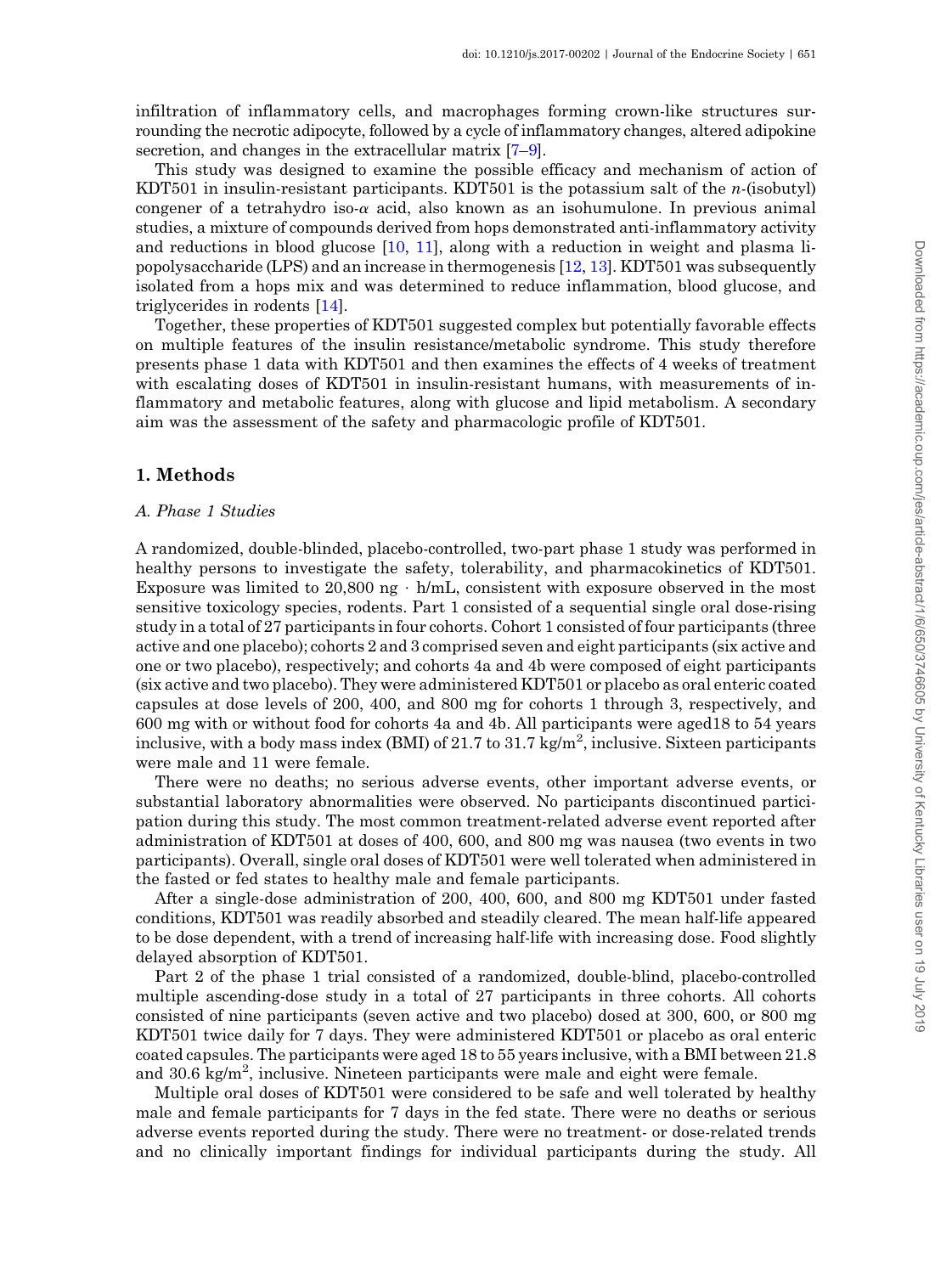treatment-emergent adverse events reported were mild except for one moderate report of upper abdominal pain. The most common treatment-emergent adverse event reported was headache (one event in seven participants).

KDT501 was readily absorbed and steadily eliminated after multiple dosing under fed conditions. Mean half-life values appeared to increase with dose and were dose dependent on day 7. Increases in maximum concentration and area under the curve at 0 to 12 hours  $(AUC_{0.12})$  were dose proportional on day 7. Steady-state concentrations of KDT501 appeared to have been achieved by day 6 of the study. The mean (standard deviation)  $\mathrm{AUC}_{0.12}$  that was achieved at the end of the 7-day treatment period at 600 mg twice daily was  $7555 \pm 3000$  ng · h/mL.

On the basis of the previously-described phase 1 studies, involving a total of 54 normal healthy volunteers who were treated with KDT501 at doses up to 800 mg twice daily for a maximum of 7 days, a phase 2 study was designed to determine a mechanism of action for KDT501 within the limits of exposure prescribed by the US Food and Drug Administration (FDA). For this phase 2 study, the target population was nondiabetic participants with insulin resistance or participants with metabolic syndrome, who were to be treated with open-label escalating doses of KDT501, to a maximum of 1000 mg twice daily, for a maximum of 28 days of treatment.

## B. Human Participants and Study Design

All participants gave informed consent, and the Institutional Review Board at the University of Kentucky approved the protocol and amendments. This study enrolled a total of nine participants (two men and seven women) with insulin resistance who had not been previously treated with any medications for diabetes. All participants had a BMI  $>$ 27 kg/m<sup>2</sup> (mean BMI,  $37.3 \pm 1.2$  kg/m<sup>2</sup>), were 40 to 70 years old (mean age,  $53.4 \pm 2.8$  years), and had impaired glucose tolerance (IGT), impaired fasting glucose (IFG) (based on a standard 75-g oral glucose tolerance test), or three features of metabolic syndrome [[15\]](#page-10-0). Of these nine participants, eight qualified on the basis of IGT and/or IFG and one had normal glucose tolerance but qualified according to criteria for metabolic syndrome. Other key eligibility criteria included (1) no history of diabetes; (2) hemoglobin A1c  $\leq$ 7.0% and fasting glu- $\cos \epsilon$  <126 mg/dL within 28 days of trial initiation; and (3) no significant cardiovascular, pulmonary, or gastrointestinal disorders. Two patients would qualify as diabetic according to some, but not all, criteria. One patient had a hemoglobin A1c value of 6.8%, but the oral glucose tolerance test (OGTT) result was consistent with IFG/IGT. One patient had a 2-hour glucose of 220 mg/dL but a hemoglobin A1c value of only 6.2%. Some of these participants were taking medications for hypertension; the mean blood pressure was 135/87 mm Hg. Two participants were taking a statin.

Potential study participants were recruited through advertising and reported in a fasting state to the initial visit, which included the OGTT. After participants were deemed eligible, additional baseline testing included dual-energy x-ray absorptiometry for body composition, resting metabolic rate, a lipid tolerance test for measurement of plasma LPS and triglyceride, fasting blood for plasma cytokines, and a euglycemic clamp for measurement of insulin sensitivity. All studies were performed in the Clinical Research Unit of the University of Kentucky.

On the basis of a prior agreement with FDA, each patient could receive KDT501 for a maximum of 28 days, with limits on drug exposure as measured by  $AUC_{0-12}$ . Each participant received KDT501 at a starting dose of 600 mg twice daily. On day 7, pharmacokinetics were performed. Participants reported fasting and took their 600-mg dose of KDT501 with a meal; blood was obtained at time 0, 1 hour, 2 hours, 3 hours, 4 hours, 5 hours, 6 hours, 8 hours, 10 hours, and 12 hours for measurement of plasma KDT501 (Medpace Bioanalytical Laboratories, Cincinnati, OH). On the basis of the  $\mathrm{AUC_{0\text{-}12}}$  (not to exceed  $22,\!500\,\mathrm{ng}\cdot\mathrm{h/mL}$ ), the dose was escalated to 800 mg twice daily. On day 17, a repeat pharmacokinetics study was performed on the 800-mg twice-daily dose, and the dose was again escalated, to 1000 mg twice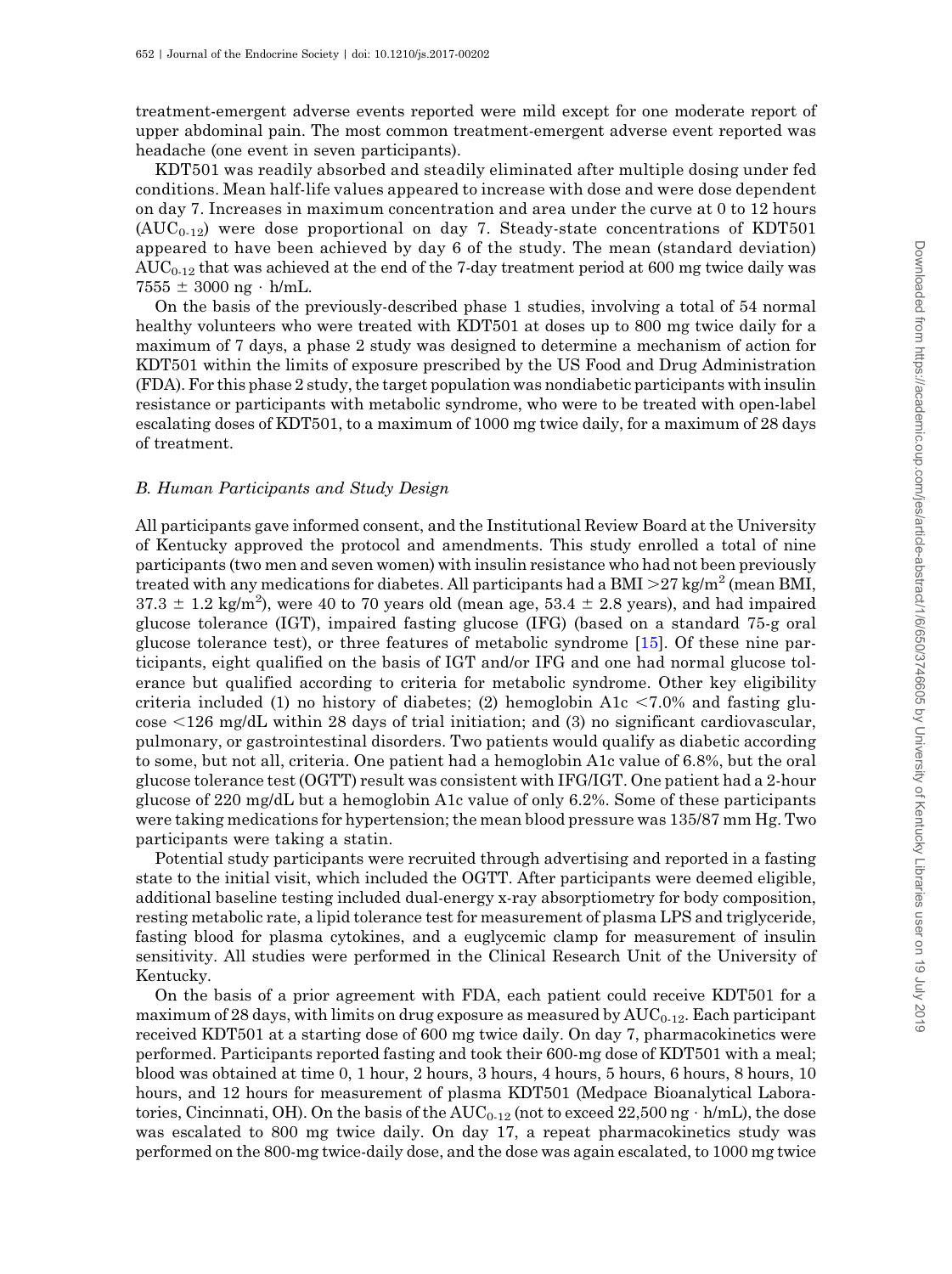daily, as long as the AUC was within acceptable limits. Of the nine participants studied, five had dose escalation to the maximal dose of 1000 mg twice daily, three finished the 28-day study at a maximal dose of 800 mg twice daily, and one remained at a dose of 600 mg twice daily for the entire 28-day period. No participants required a dose reduction, and no participants discontinued treatment before the 28-day maximum. Among all nine participants, the mean (standard error of the mean)  $AUC_{0.12}$  that was achieved at the end of the 28-day treatment period was 14,047 (2941) ng  $\cdot$  h/mL.

The primary endpoint for the study was the change in 2-hour OGTT result, defined as the median change in plasma glucose 2 hours after the consumption of the 75-g oral glucose challenge at day 28 vs baseline. Secondary endpoints included changes from baseline in lipid tolerance, hemoglobin A1c, fasting plasma glucose, plasma insulin, insulin sensitivity measures, and selected inflammatory markers.

### C. Lipid Tolerance Test

In addition to measuring fasting lipids, a lipid tolerance test was performed at baseline and after 28 days of treatment with KDT501. Participants reported after a 12-hour fast, having refrained from alcohol, and consumed a high-fat breakfast shake, consisting of Boost (Nestlé, Arlington, VA) with added cream and corn oil in a fixed proportion to provide a mix of fatty acids typical of a U.S. diet (palmitate 16:0, 28%; stearate 18:0, 12%; oleate 18:1, 21%; linoleate 18:2, 26%), as described previously [\[16](#page-11-0)]. Daily energy requirement was calculated by using the Harris–Benedict equation; the high-fat shake encompassed 40% of their daily energy requirements and was 50% fat. The meal was consumed within 15 minutes, and blood was drawn hourly for 4 hours. From the baseline and hourly samples after the fat meal, triglycerides were measured by using the Triglyceride Liquid Assay (T7532; Pointe Scientific, Canton, MI). For the LPS assays, we collected blood in citrate, diluted the citrated plasma 1:5 in endotoxin-free water (Lonza, Basel, Switzerland), heat inactivated the sample at 70°C for 10 minutes, and stored the samples at  $-80^{\circ}$ C. We then treated the samples with an Endotoxin Sample Preparation kit (BioDtech, Inc., Birmingham, AL) and performed LPS assays with the ToxinSensor kit (L00350; Genscript, Piscataway, NJ). The final dilution factor was 1:110. Because triglycerides and other components of blood can interfere with the assay [[17\]](#page-11-0), we performed a control reaction with no limulus amoebocyte lysate enzyme. These controls were all below the detection limit of the assay, indicating that the large dilution minimized interference with the assay.

#### D. Euglycemic Clamp

Peripheral insulin sensitivity was measured with a euglycemic clamp to assess peripheral glucose disposal rate as an index of insulin sensitivity. Participants reported fasting to the Clinical Research Unit, and peripheral intravenous infusions were started (including a retrograde intravenous line in a warming box and an antecubital line for infusions). After a 30-minute period of baseline stabilization, an insulin infusion started at 1 mU/kg per minute, along with a 20% glucose solution at a variable rate to maintain euglycemia for 2 hours. Blood glucose was measured every 5 to 10 minutes and blood insulin, every 10 minutes during the final 30 minutes of the procedure. Glucose disposal (glucose infusion rate) was determined during steady-state glucose during the final 30 minutes of the procedure.

#### E. Plasma Cytokines and Insulin

Plasma cytokines were measured by using Luminex assays (ThermoFisher Scientific, Waltham, MA) employing the Milliplex cytokine high-sensitivity assay (EMD Millipore, Billerica, MA), the human metabolic hormone assay, and adipokine A assay kits. Total and highmolecular-weight adiponectin were measured by using a Multimeric Adiponectin enzymelinked immunosorbent assay kit (Alpco, Salem, NH). Insulin was measured in plasma samples with an immunochemiluminescence assay (Alpco).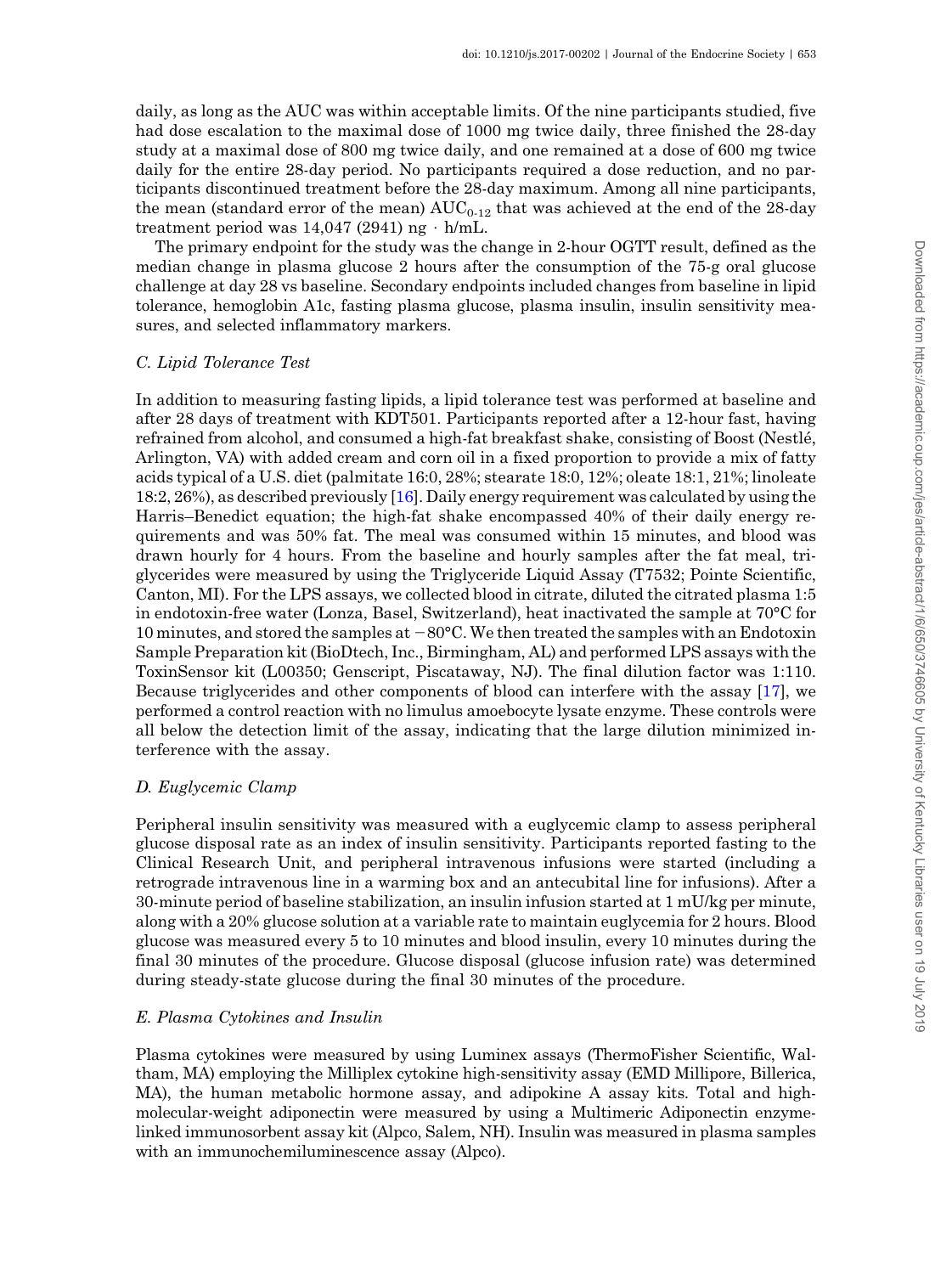## <span id="page-6-0"></span>F. Other Procedures

Body composition was determined by using dual-energy x-ray absorptiometry. For measurement of resting metabolic rate, the patient reported early in the morning, fasting. A hood was placed over the face in a quiet room, and  $CO<sub>2</sub>$  exhaled and  $O<sub>2</sub>$  consumed were measured by breathing into a disposable tube on the metabolic cart. This process was continued until the  $CO<sub>2</sub>$  reached its nadir, for 15 minutes. This rate of  $CO<sub>2</sub>$  production is considered the resting metabolic rate.

## G. Safety Measures

Other studies were performed to evaluate the safety profile of KDT501. These included frequent vital signs, adverse event evaluations, urinalysis, fecal occult blood testing, spirometry, electrocardiography, and routine blood tests (including hemography, coagulation testing, and comprehensive metabolic panel).

## H. Statistics and Calculations

All data are expressed as mean  $\pm$  standard error of the mean, and a paired t test was used to compare pre- vs post-KDT501 treatment. The homeostatic model of insulin resistance, Matsuda index, and insulinogenic index were calculated as described previously by using the values of glucose and insulin from the OGTT [[18\]](#page-11-0). Disposition index was calculated as the product of insulin secretion and insulin sensitivity [insulinogenic index and Matsuda index (Graphpad Prism 5, La Jolla, CA), respectively].

## 2. Results

This study included nine participants who met all inclusion and exclusion criteria. All completed this study. The overall goal was to determine whether there were any trends toward improvement in carbohydrate or lipid metabolism and whether there were any changes in inflammatory markers after 28 days of treatment with KDT501 using the doseescalation protocol described in Methods. During this 28-day treatment period, weight, percentage body fat, and blood pressure did not change significantly. The pre- and posttreatment weights were  $100.8 \pm 5.5$  kg and  $100.3 \pm 5.7$  kg, respectively.

Downloaded from https://academic.oup.com/jes/article-abstract/1/6/650/3746605 by University of Kentucky Libraries user on 19 July 2019 Downloaded from https://academic.oup.com/jes/article-abstract/1/6/650/3746605 by University of Kentucky Libraries user on 19 July 2019

## A. Carbohydrate Metabolism

Glucose tolerance was assessed with a standard OGTT. As shown in Table 1, the mean fasting glucose level was not changed by KDT501 treatment. The 2-hour glucose levels were reduced from 171  $\pm$  12 mg/dL to 162  $\pm$  18 mg/dL. Although the values for 2-hour glucose after

| Table 1. Changes in Carbohydrate Metabolism After Drug Treatment |                 |                        |  |  |  |
|------------------------------------------------------------------|-----------------|------------------------|--|--|--|
| Variable                                                         | <b>Baseline</b> | After KDT501 Treatment |  |  |  |
| Fasting glucose (mg/dL)                                          | $103 \pm 4$     | $103 \pm 6$            |  |  |  |
| 2-hour glucose $(mg/dL)$                                         | $171 \pm 12$    | $162 \pm 18$           |  |  |  |
| Hemoglobin A1 $c$ $(\%)$                                         | $5.87 \pm 0.15$ | $5.82 \pm 0.16$        |  |  |  |
| Fructosamine $(\mu M/L)$                                         | $222 \pm 8.8$   | $217 \pm 7.2$          |  |  |  |
| HOMA-IR                                                          | $7.01 \pm 1.4$  | $6.25 \pm 1.5$         |  |  |  |
| Matsuda index                                                    | $1.51 \pm 0.42$ | $1.68 \pm 0.26$        |  |  |  |
| Insulinogenic index                                              | $2.29 \pm 0.72$ | $2.74 \pm 1.12$        |  |  |  |
| Glucose infusion rate (mg/min per kg)                            | $2.46 \pm 0.53$ | $2.44 \pm 0.52$        |  |  |  |

Values are expressed as mean  $\pm$  standard error of the mean.

Abbreviations: HOMA-IR, homeostatic model of insulin resistance.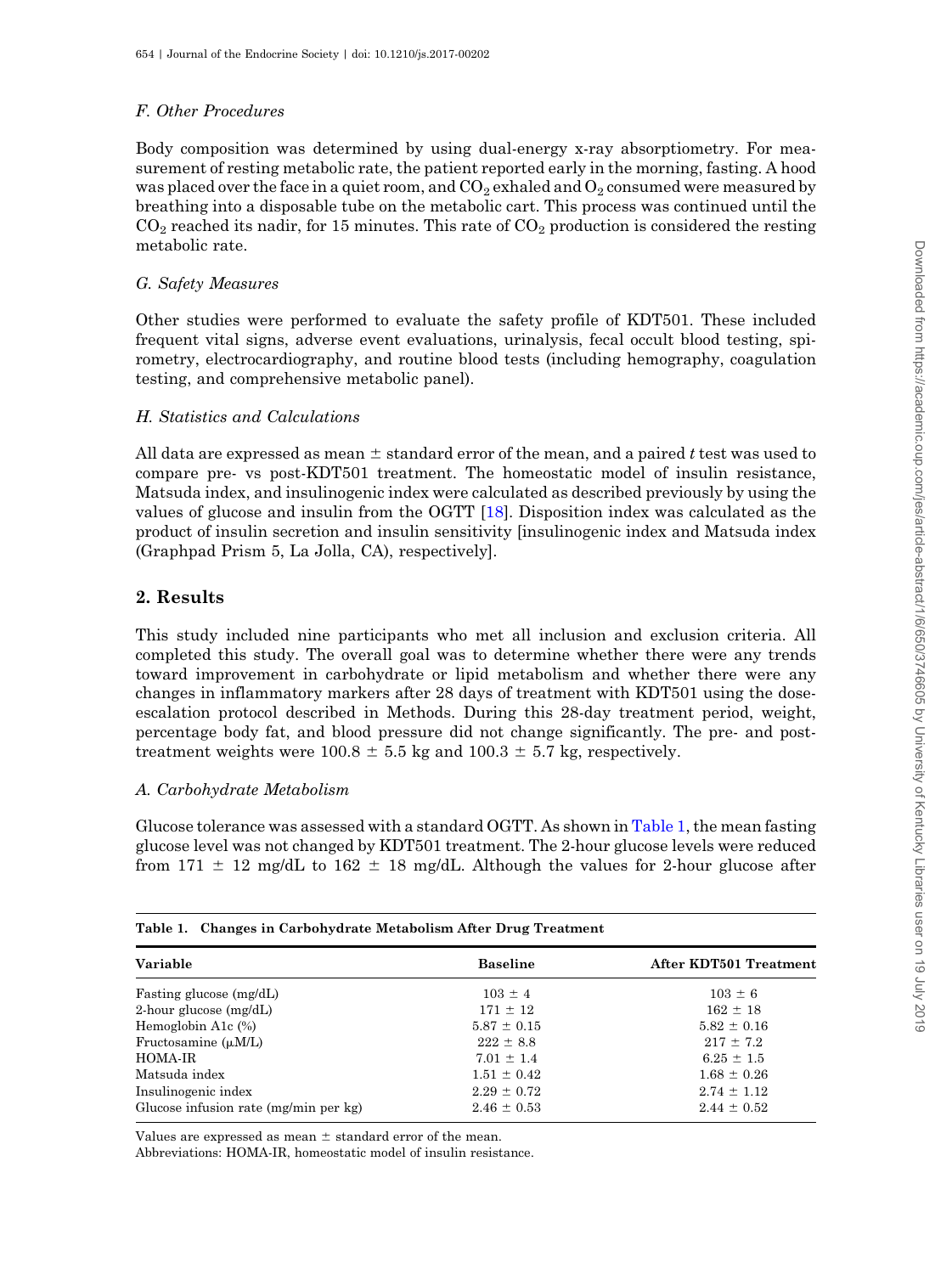treatment were not statistically different from baseline, the reduced 2-hour glucose is consistent with the potential for KDT501 to improve glucose tolerance if given for a more prolonged period, and/or if evaluated in more participants. Hemoglobin A1c and glycosylated albumin (fructosamine) did not change significantly [\(Table 1\)](#page-6-0).

Insulin sensitivity was determined by using measures of glucose and insulin during the oral glucose tolerance test (homeostatic model of insulin resistance, Matsuda index), and additionally through the use of the euglycemic glucose clamp study, as described in Methods. As shown in [Table 1](#page-6-0), there were no significant changes in any measure of insulin sensitivity using these measures. In addition, assessment of insulin secretion using the insulinogenic index showed no significant change, and disposition index did not significantly change.

### B. Lipid Metabolism

As noted in Table 2, fasting plasma triglycerides did not change after KDT501 treatment; however, there was a statistically significant decrease in total cholesterol. This decrease in total cholesterol was primarily due to a nonsignificant trend for a decrease in low-density lipoprotein cholesterol from 110  $\pm$  10 mg/dL to 102  $\pm$  11 mg/dL (P = 0.10).

To further assess the dynamics of lipid metabolism, a lipid tolerance test was performed, with measurement of plasma triglycerides and LPS during fasting and then again after a standardized fatty meal. The fasting and 4-hour postmeal plasma triglyceride levels are shown in Table 2. KDT501 treatment did not decrease fasting triglyceride levels but significantly decreased 4-hour triglyceride (from  $185 \pm 13$  mg/dL to  $155 \pm 13$  mg/dL;  $P < 0.05$ ) after the lipid meal. Baseline LPS levels and LPS levels 4 hours after the lipid meal did not change (Table 2).

## C. Plasma Cytokines and Adipokines

[Table 3](#page-8-0) includes the levels of several inflammatory markers and adipokines. Statistically significant changes after treatment with KDT501 included an increase in both total and highmolecular-weight adiponectin, along with a significant decrease in plasma tumor necrosis factor- $\alpha$  (TNF- $\alpha$ ). Other inflammatory markers (serum amyloid A, interleukin-6, C-reactive protein, and monocyte chemoattractant protein-1), along with fibrinogen and zonulin, did not change significantly.

## D. Safety and Adverse Events

Treatment with KDT501 was generally well tolerated. Eight of the nine study participants experienced an adverse effect judged to be possibly related to the study drug, all of which were graded as mild or moderate. In no case was it necessary to stop the drug or alter the dose, and

| Table 2. Changes in Eilpiu metabolism After Drug Treatment |                        |  |  |  |
|------------------------------------------------------------|------------------------|--|--|--|
| <b>Baseline</b>                                            | After KDT501 Treatment |  |  |  |
| $186 \pm 12.3$                                             | $176 \pm 12.1^{\circ}$ |  |  |  |
| $132 \pm 17.9$                                             | $124 \pm 14.8$         |  |  |  |
| $49 \pm 5.8$                                               | $48 \pm 6.8$           |  |  |  |
| $110 \pm 9.6$                                              | $102 \pm 11.1$         |  |  |  |
| $185 \pm 12.7$                                             | $155 \pm 12.7^a$       |  |  |  |
| $0.44 \pm 0.09$                                            | $0.56 \pm 0.17$        |  |  |  |
| $2.1 \pm 0.3$                                              | $1.8 \pm 0.3$          |  |  |  |
|                                                            |                        |  |  |  |

#### Table 2. Changes in Lipid Metabolism After Drug Treatment

Values are expressed as mean  $\pm$  standard error of the mean.

Abbreviations: EU, endotoxin units; HDL-C, high-density lipoprotein cholesterol; LDL-C, low-density lipoprotein cholesterol.

 ${}^{a}P$  < 0.05 vs baseline.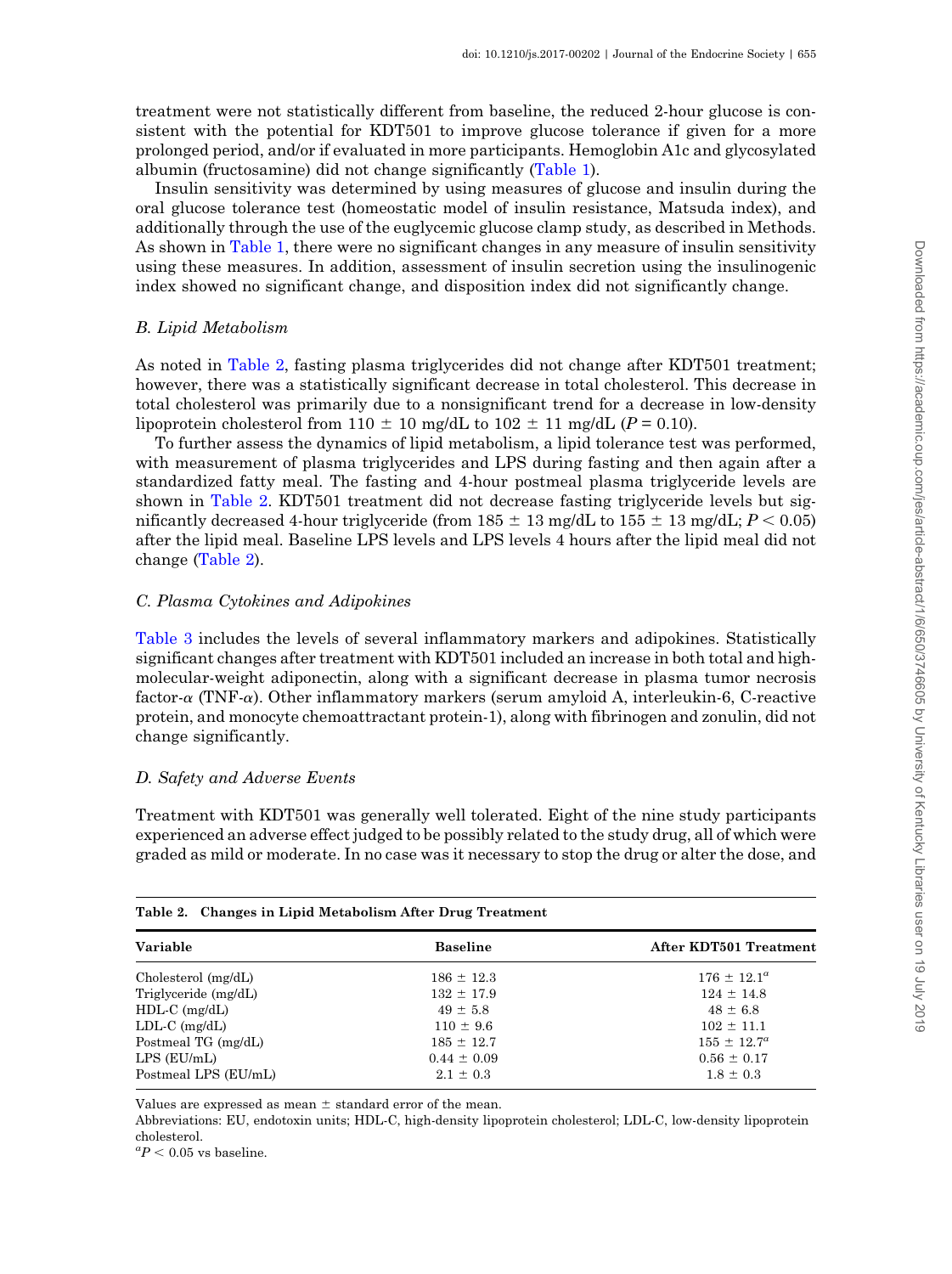| Variable                       | <b>Baseline</b> | After KDT501 Treatment  |  |
|--------------------------------|-----------------|-------------------------|--|
| Adiponectin $(\mu g/mL)$       | $2.99 \pm 0.25$ | $3.30 \pm 0.20^a$       |  |
| $HMW$ adiponectin $(\mu g/mL)$ | $1.34 \pm 0.17$ | $1.53 \pm 0.52^{\circ}$ |  |
| $CRP(\mu g/mL)$                | $6.87 \pm 1.30$ | $7.94 \pm 1.78$         |  |
| $LBP$ (ng/ml)                  | $29.3 \pm 2.40$ | $29.7 \pm 1.76$         |  |
| $SAA$ (ng/mL)                  | $47.2 \pm 9.37$ | $40.0 \pm 6.03$         |  |
| TNF- $\alpha$ (pg/mL)          | $3.29 \pm 0.31$ | $3.09 \pm 0.27^a$       |  |
| $IL-6$ (pg/m $L$ )             | $1.24 \pm 0.18$ | $1.39 \pm 0.35$         |  |
| $MCP-1$ (pg/mL)                | $316 \pm 37.7$  | $298 \pm 33.3$          |  |
| Zonulin $(ng/mL)$              | $2.37 \pm 0.13$ | $2.49 \pm 0.11$         |  |
| Fibrinogen (ng/mL)             | $212 \pm 9.5$   | $204 \pm 5.8$           |  |

<span id="page-8-0"></span>

|  | Table 3. Effects of KDT501 on Plasma Cytokines and Adipokines |  |  |  |
|--|---------------------------------------------------------------|--|--|--|
|--|---------------------------------------------------------------|--|--|--|

Values are expressed as mean  $\pm$  standard error of the mean.

Abbreviations: CRP, C-reactive protein; HMW, high-molecular-weight; IL-6, interleukin-6; LBP, lipopolysaccharide binding protein; MCP-1, monocyte chemoattractant protein-1; SAA, serum amyloid A.

 ${}^{a}P$  < 0.05 vs baseline.

these side effects resolved spontaneously. These adverse events were mostly gastrointestinal effects, including abdominal discomfort, diarrhea, or symptoms of esophageal reflux. Most of these participants reported a history of similar symptoms in the past. The most common adverse events were diarrhea (four participants); positivity for fecal occult blood (three participants); and headache, rash, and vomiting (two participants each). There was no evidence of greater toxicity with higher serum levels of KDT501. In all three participants with positivity for fecal occult blood, the finding had other explanations (e.g., known hemorrhoids); all three had subsequent negative test results, and KDT501 dosing was not changed or interrupted.

No significant treatment or dose-related findings were noted in the clinical laboratory evaluations, physical examinations, or pulmonary function assessments (data not shown). Laboratory review showed no evidence of hepatic, renal, or bone marrow toxicity.

## 3. Discussion

KDT501 is the potassium salt of a substituted 1,3-cyclopentadione, chemically derived from hop extracts and a member of the isohumulone class of compounds (chemical structure in Fig. 1). This human study was undertaken because of the promising findings with hops-derived compounds, and with KDT501, on features of the metabolic syndrome and insulin resistance in previous rodent and *in vitro* studies.

Some previous studies used a mixture of compounds that derived from hops. These compounds had a history of use as bittering additives in beer and were on the FDA's "generally recognized as safe." A formulation known as META060 was shown to inhibit nuclear factor- $\kappa$ B



Figure 1. The structure of KDT501.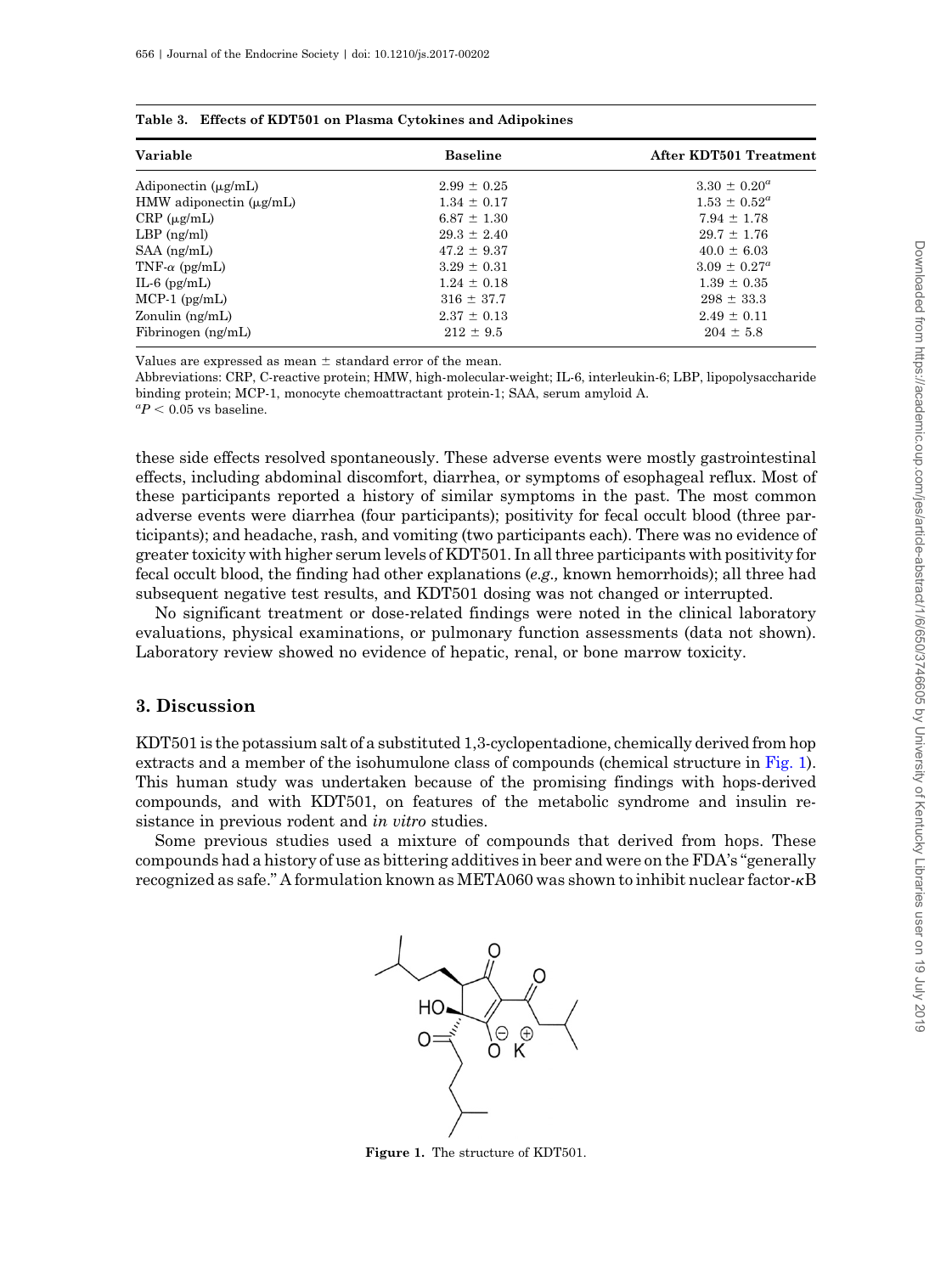activation in cultured macrophages; it was bioavailable when given to humans [\[11](#page-10-0)], and reduced weight gain and improved blood glucose and metabolic flexibility when given to highfat-fed mice [[12,](#page-10-0) [13\]](#page-10-0). More recently, KDT501 was developed and was found to decrease the expected gain of body weight of ZDF rats, and also reduced hemoglobin A1c, blood glucose, and plasma triglycerides [[14\]](#page-10-0). After the observation that KDT501 was well tolerated after a single dose of 200 to 800 mg in a phase 1 trial (KinDex Pharmaceuticals, unpublished data), this study was undertaken to determine whether any metabolic benefit would be observed.

Because the rodent studies noted improvements in carbohydrate and lipid tolerance, along with potential anti-inflammatory actions, this study focused on the results of an OGTT, lipid levels, and inflammatory markers. Rodent studies also noted improvements in body weight. However, this human study was not allowed to progress beyond 28 days, and therefore a change in weight was not a primary objective. Changes in glycemic control (such as hemoglobin A1c) would also not be expected to occur in a short time frame. Therefore, measurements were made that were believed to suggest mechanistic effects of KDT501 and that may precede an eventual improvement in blood glucose. These mechanistic studies included a high-dose euglycemic clamp, along with the measurement of postmeal triglyceride and of inflammatory markers.

As described previously, no significant changes in the OGTT data were noted, nor were there changes in hemoglobin A1c. In addition, measures of insulin resistance (including the Matsuda index and the homeostatic model of insulin resistance) did not improve, nor did peripheral insulin sensitivity using a high-dose euglycemic clamp. Although KDT501 did not improve markers of insulin sensitivity, this study involved only 28 days of treatment, starting at a low dose. The 2-hour glucose value after the OGTT was lower, although not significantly. This could indicate that the full effect of KDT501 may take longer, and the optimal dose has not yet been determined. In addition, this study did not specifically evaluate hepatic insulin sensitivity, which could potentially be a target of KDT501.

Numerous studies have documented the important role of chronic inflammation in the pathophysiology of metabolic syndrome and T2DM [\[2\]](#page-10-0). Among the most important markers of the dysmetabolism of metabolic syndrome is adiponectin, which is secreted from adipose tissue and is lower in obesity, inversely correlating with chronic inflammation and cardiovascular disease [\[19](#page-11-0)]. Adiponectin undergoes substantial posttranscriptional processing, forming aggregates, and the high-molecular-weight form of adiponectin has been most closely associated with the insulin-sensitizing and anti-inflammatory properties [[20,](#page-11-0) [21\]](#page-11-0). Another feature of metabolic syndrome and T2DM is activation of type 1 inflammatory markers, such as TNF- $\alpha$  [\[22](#page-11-0), [23](#page-11-0)] and the infiltration of adipose tissue by macrophages and other cells of the immune system [[24](#page-11-0)–[26](#page-11-0)].

As described previously, KDT501 treatment of insulin-resistant participants resulted in a significant increase in both total and high-molecular-weight adiponectin and a significant decrease in TNF $\alpha$ . The precise mechanism for this effect of KDT501 is not known. Because adiponectin is essentially exclusively expressed by adipocytes, these studies would suggest that KDT501 results in improved adipose function, which may also result in other antiinflammatory effects leading to a decrease  $TNF-\alpha$ . It would be of interest to know whether longer treatment with KDT501 would have a sustained anti-inflammatory effect, which would then result in improved insulin sensitivity.

Another improvement in metabolism noted from these studies was an improvement in lipid metabolism. Fasting plasma lipids were not significantly altered by KDT501. Low-density lipoprotein cholesterol was decreased from  $110 \pm 9.6$  mg/dL to  $102 \pm 11.1$  mg/dL, but this was not statistically significant. However, postmeal triglyceride did significantly decrease. The decreased postmeal triglyceride could be due to increased triglyceride-rich lipoprotein clearance by lipoprotein lipase, again implicating an effect in adipose tissue, which is a primary source of lipase activity.

In summary, KDT501 is a class of drug that is well tolerated and that appears, from these limited data in nine insulin-resistant participants, to have anti-inflammatory properties and improved postabsorptive lipid metabolism. Further studies are warranted to better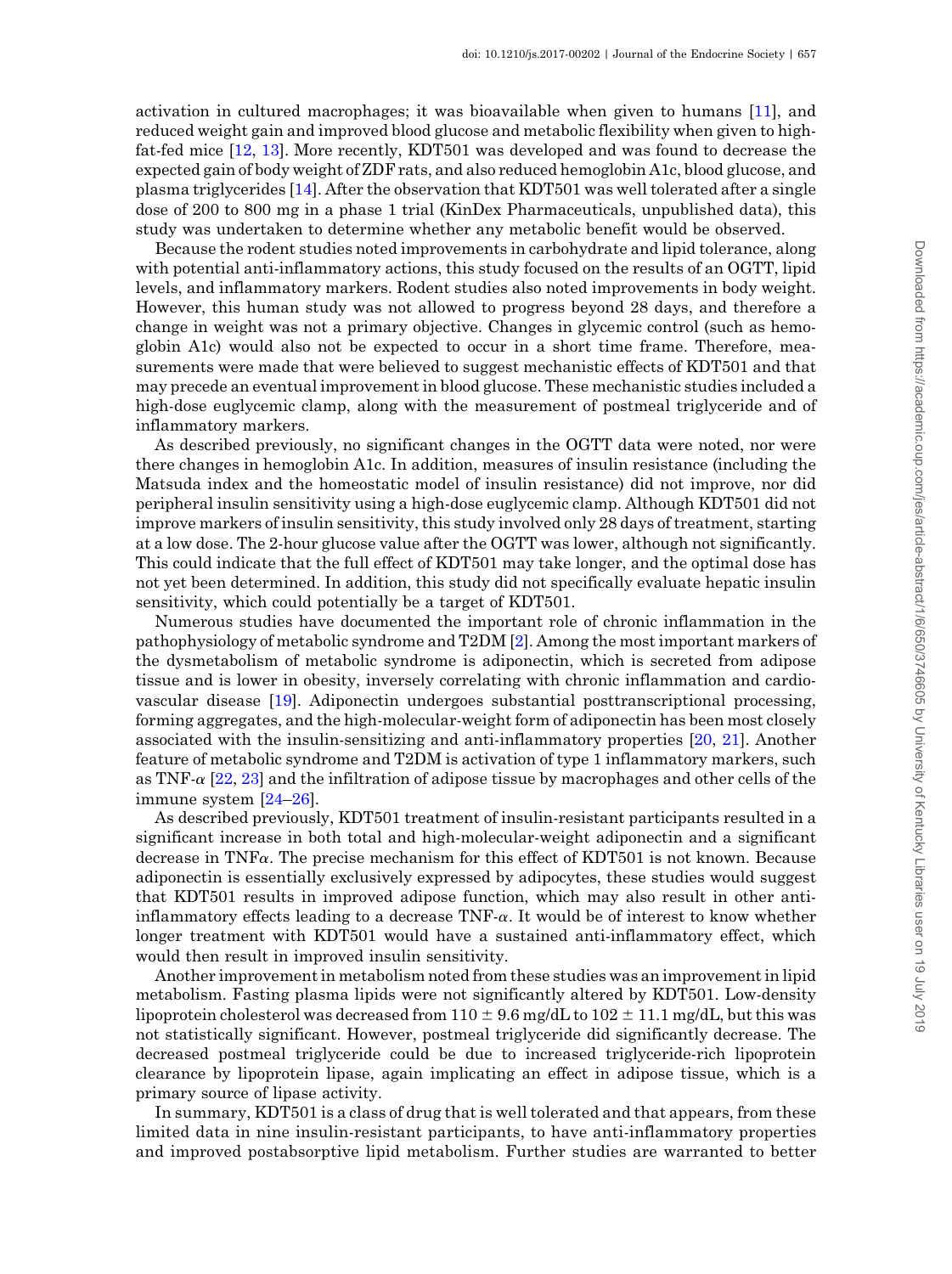<span id="page-10-0"></span>determine the mechanism of action of this drug and to determine whether longer-term treatment with appropriate doses will improve established clinical features of the dysmetabolism that leads to T2DM in humans.

## Acknowledgments

We wish to thank the staff of the University of Kentucky Clinical Research Unit for the assistance with this study.

Address all correspondence to: Philip A. Kern, MD, Division of Endocrinology, CTW 521, University of Kentucky, 900 S. Limestone Street, Lexington, Kentucky 40536. E-mail: [philipkern@uky.edu.](mailto:philipkern@uky.edu)

This work was supported by KinDex Pharmaceuticals and by Clinical and Translational Science Award Grant UL1TR001998 and P20GM103527.

Clinical trial registry: ClinicalTrials.gov no. NCT02444910 (7 May 2015).

Disclosure Summary: N.G., R.S., and J.S.B. are officers or employees of KinDex pharmaceuticals. P.A.K., B.S.F., and B.Z. received a research grant from KinDex Pharmaceuticals to carry out these studies but have received no personal remuneration.

#### References and Notes

- 1. de Luca C, Olefsky JM. Inflammation and insulin resistance. FEBS Lett. 2008;582(1):97–105.
- 2. Rasouli N, Kern PA. Adipocytokines and the metabolic complications of obesity. J Clin Endocrinol Metab. 2008;93(11, Suppl 1)S64–S73.
- 3. Varma V, Yao-Borengasser A, Bodles AM, Rasouli N, Phanavanh B, Nolen GT, Kern EM, Nagarajan R, Spencer HJ III, Lee MJ, Fried SK, McGehee RE, Jr, Peterson CA, Kern PA. Thrombospondin-1 is an adipokine associated with obesity, adipose inflammation, and insulin resistance. Diabetes. 2008;57(2): 432–439.
- 4. Spencer M, Yao-Borengasser A, Unal R, Rasouli N, Gurley CM, Zhu B, Peterson CA, Kern PA. Adipose tissue macrophages in insulin-resistant subjects are associated with collagen VI and fibrosis and demonstrate alternative activation. Am J Physiol Endocrinol Metab. 2010;299(6):E1016-E1027.
- 5. Pasarica M, Gowronska-Kozak B, Burk D, Remedios I, Hymel D, Gimble J, Ravussin E, Bray GA, Smith SR. Adipose tissue collagen VI in obesity. J Clin Endocrinol Metab. 2009;94(12):5155–5162.
- 6. Divoux A, Tordjman J, Lacasa D, Veyrie N, Hugol D, Aissat A, Basdevant A, Guerre-Millo M, Poitou C, Zucker JD, Bedossa P, Clément K. Fibrosis in human adipose tissue: composition, distribution, and link with lipid metabolism and fat mass loss. Diabetes. 2010;59(11):2817-2825.
- 7. Trayhurn P, Wood IS. Adipokines: inflammation and the pleiotropic role of white adipose tissue. Br J Nutr. 2004;92(3):347–355.
- 8. Pasarica M, Sereda OR, Redman LM, Albarado DC, Hymel DT, Roan LE, Rood JC, Burk DH, Smith SR. Reduced adipose tissue oxygenation in human obesity: evidence for rarefaction, macrophage chemotaxis, and inflammation without an angiogenic response. Diabetes. 2009;58(3):718–725.
- 9. Rutkowski JM, Davis KE, Scherer PE. Mechanisms of obesity and related pathologies: the macro- and microcirculation of adipose tissue. FEBS J. 2009;276(20):5738-5746.
- 10. Desai A, Darland G, Bland JS, Tripp ML, Konda VR. META060 attenuates TNF-a-activated inflammation, endothelial-monocyte interactions, and matrix metalloproteinase-9 expression, and inhibits NF-kB and AP-1 in THP-1 monocytes. Atherosclerosis. 2012;223(1):130–136.
- 11. Desai A, Konda VR, Darland G, Austin M, Prabhu KS, Bland JS, Carroll BJ, Tripp ML. META060 inhibits multiple kinases in the NF-kappaB pathway and suppresses LPS–mediated inflammation in vitro and ex vivo. Inflamm Res. 2009;58(5):229–234.
- 12. Everard A, Geurts L, Van Roye M, Delzenne NM, Cani PD. Tetrahydro iso-alpha acids from hops improve glucose homeostasis and reduce body weight gain and metabolic endotoxemia in high-fat dietfed mice. PLoS One. 2012;7(3):e33858.
- 13. Vroegrijk IO, van Diepen JA, van den Berg SA, Romijn JA, Havekes LM, van Dijk KW, Darland G, Konda V, Tripp ML, Bland JS, Voshol PJ. META060 protects against diet-induced obesity and insulin resistance in a high-fat-diet fed mouse. Nutrition. 2013;29(1):276–283.
- 14. Konda VR, Desai A, Darland G, Grayson N, Bland JS. KDT501, a derivative from hops, normalizes glucose metabolism and body weight in rodent models of diabetes. PLoS One. 2014;9(1):e87848.
- 15. Grundy SM, Cleeman JI, Daniels SR, Donato KA, Eckel RH, Franklin BA, Gordon DJ, Krauss RM, Savage PJ, Smith SC, Jr, Spertus JA, Costa F; American Heart Association; National Heart, Lung, and